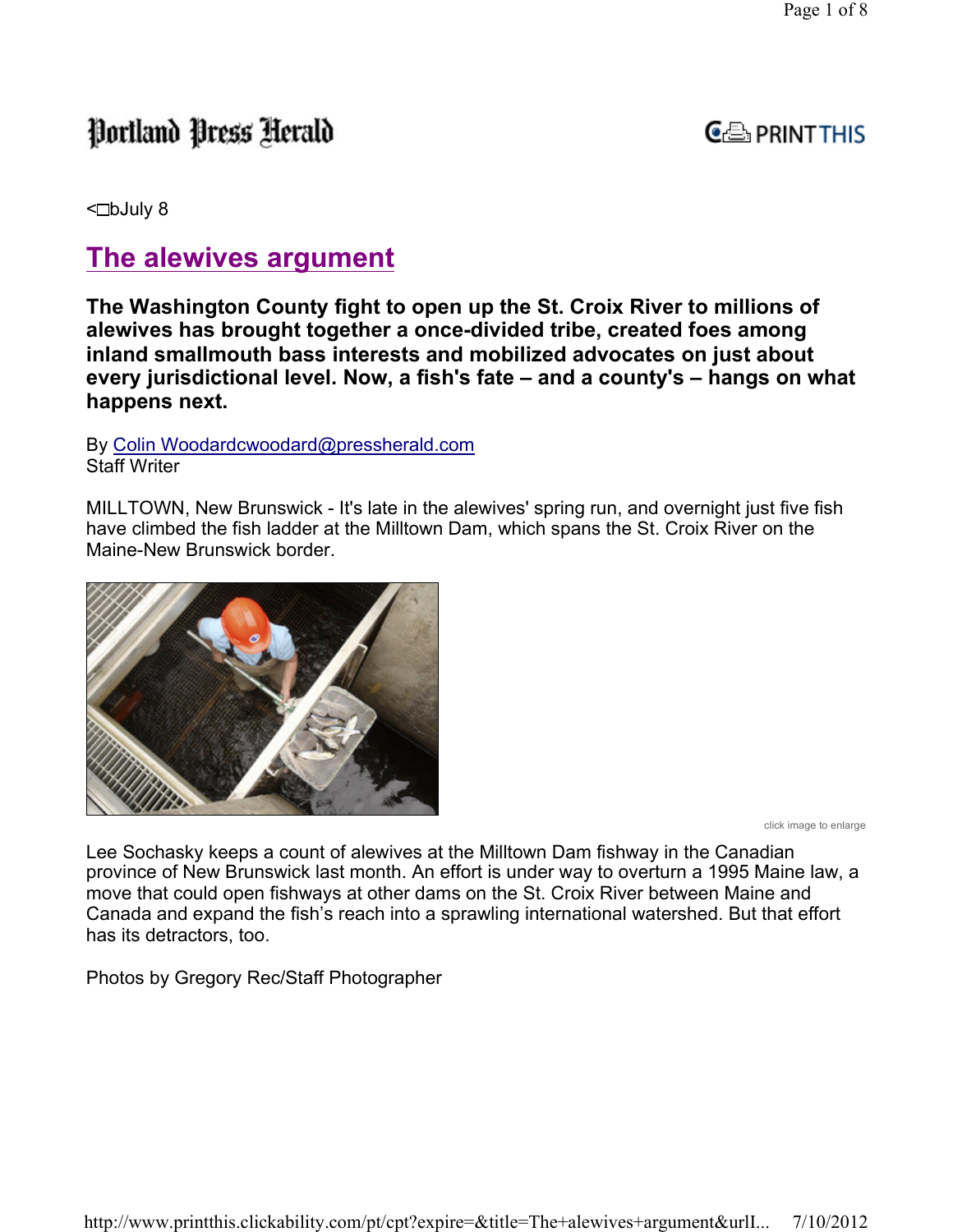

click image to enlarge

### Additional Photos Below

#### Related headlines

EPA overrules Maine on alewives issue

Select images available for purchase in the Maine Today Photo Store

#### FOR MORE

International Joint Commission's adaptive management plan

The Conservation Law Foundation's lawsuit

#### The Passamaquoddys' alewife video

At the top of the ladder, which climbs around the back of the 131-year-old dam, the fish are waiting in a cagelike trap when Lee Sochasky arrives to count and release them. One 10-inch female -- fish No. 36,168 of the season -- is kept for scientific analysis. Big, healthy and filled with eggs, she is likely 5 years old, meaning she hatched in the straight stretch of river between here and the Woodland Dam, 10 miles upstream. In the intervening years she has likely traveled to Georges Bank and possibly as far south as North Carolina. This spring she - and 36,000 other alewives -- headed home to the St. Croix to reproduce.

If the fish's advocates have their way, in future years she might be part of spring runs numbering in the millions.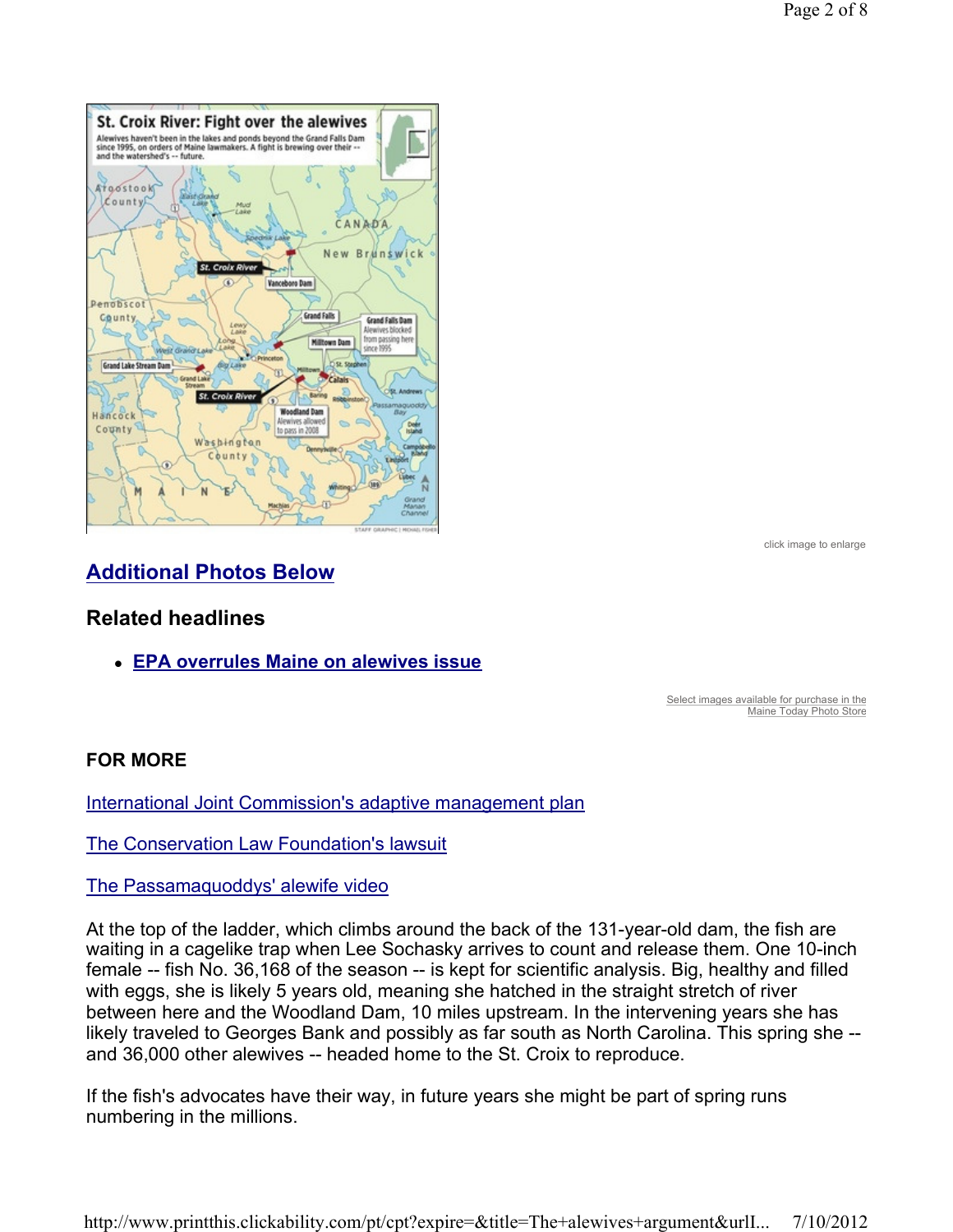Not everyone is happy the alewives are here, and others don't want to see their numbers grow. Some see them as an invasive pest that could undermine the ecology of the lakes and streams of the sprawling St. Croix basin, wiping out the sport fisheries on its many lakes and ponds. Others hold they are not only native to the St. Croix, they are essential to its restoration, a forage fish key to rebuilding populations of everything from salmon to cod.

The humble fish are now the subject of a federal lawsuit, a diplomatic appeal to an international body and a state of emergency declared by three chiefs of the Passamaquoddy tribe, who want the fish restored.

The future of the alewife runs -- currently confined to the lowest stretch of the river on orders of the Maine Legislature -- will likely be decided in Augusta, and lawmakers can expect to hear an earful. At stake is the ecological future of a 1,600-square-mile swath of lakes, rivers and forests in Maine and New Brunswick and an even greater expanse of undersea habitat in eastern Maine.

"This is as if you were honoring a mother who was nine months pregnant and wants to go to a hospital," says Clayton Cleaves, chief of the Pleasant Point band of the Passamaquoddy Tribe, the native people of the St. Croix watershed. "Can you imagine if that mother was blocked from the hospital door? You'd have a riot."

"Alewives are ferocious and they kill a lake by eating all the plankton the other fish need to grow," counters Lance Wheaton, a fifth-generation fishing guide and owner of The Village Camps in Forest City, some 60 miles upriver, who has fought hard to keep the fish out. "I understand ocean fishermen need them for lobster bait, but what they're going to do is put all of us inland onto welfare."

Currently, the alewives are blocked from passing beyond the Grand Falls Dam, 19 miles north of here, on the orders of the Maine Legislature. An estimated 94 percent of their potential spawning habitat lies above that dam.

The 17-year battle over the fish's future has heated up in recent weeks. On May 31, the Conservation Law Foundation filed a lawsuit against the U.S. Environmental Protection Agency to compel it to force Maine to let the alewives through on the grounds that not doing so violates the Clean Water Act. Another environmental group, the Richmond-based Friends of Merrymeeting Bay, has announced plans to sue the EPA as well.

Once divided on the issue, the Passamaquoddy have engaged in a full-court press to open the river to alewives. In May, they petitioned the International Joint Commission -- the bilateral organization that coordinates activity on the shared international waterway -- to open the Grand Falls Dam. Environmental groups have argued for years that the commission has the power to do so under a 1909 boundary treaty.

In early June, a dozen tribe members participated in a two-day, 100-mile spiritual run to draw attention to the issue. The following week, the tribe's three chiefs declared a "state of emergency" and demanded the state "immediately remove this blockage and allow these fish to pass." The chiefs of the state's Penobscots, Maliseets and Micmacs joined them as signatories to a June 21 letter to **Gov. Paul LePage** urging him to support their forthcoming effort to get the state Legislature to reverse itself.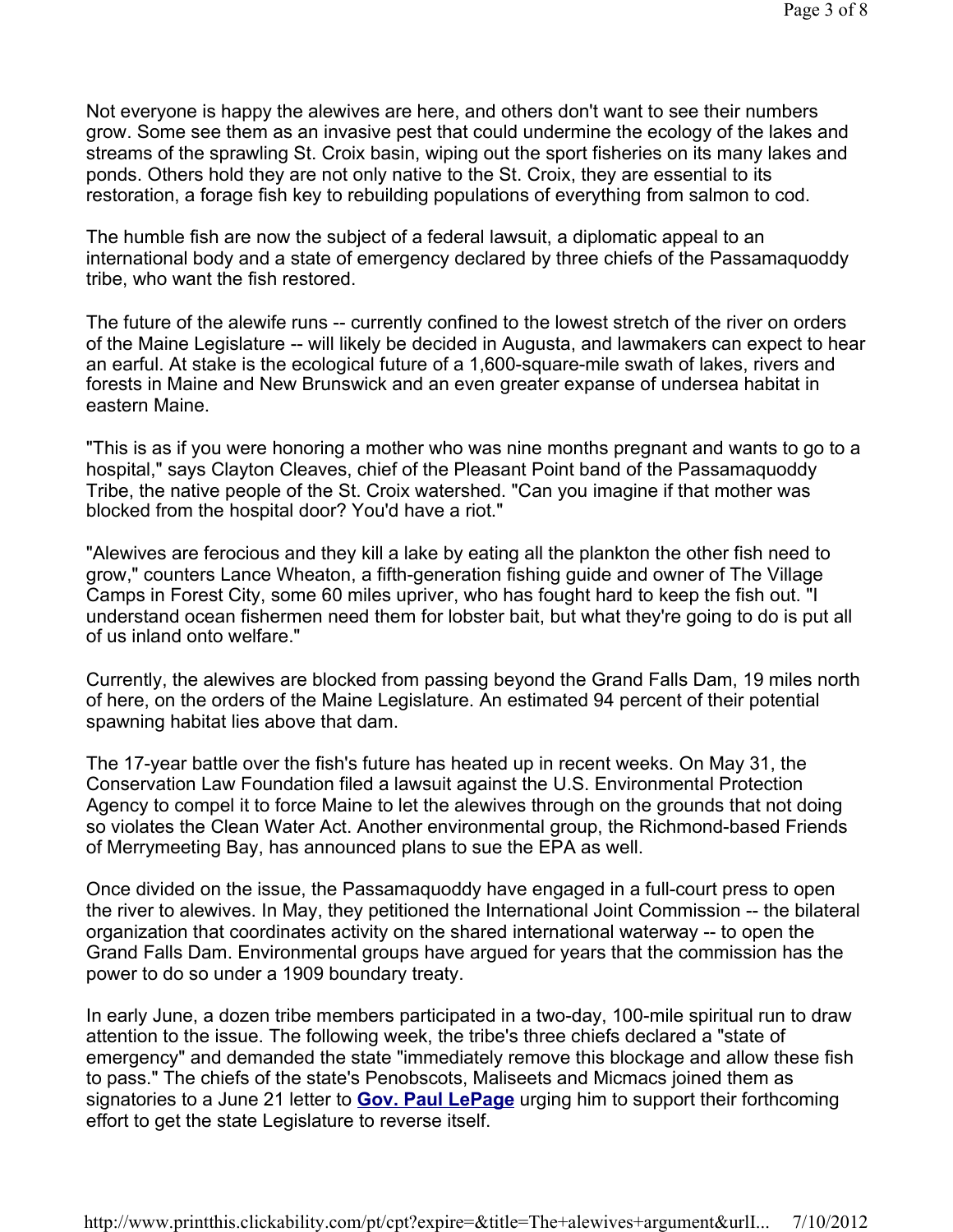"This is, in fact, a natural disaster," says Vera Francis, a Passamaquoddy environmental activist at Pleasant Point. "It is our (chiefs') duty to stop the potential destruction of a species -- (something) that denies us access to food and sustenance."

"Quite frankly, it's scientifically, economically and legally unsupportable for the state to have this law on the books that prevents the dam owners from operating perfectly good and efficient fish passages on the St. Croix," says Sean Mahoney, director of the Conservation Law Foundation's Maine office.

#### 1995 MAINE LAW CLOSED FISHWAYS

How did it come to this?

From 1825 until the modern fishway here in Milltown was built in 1981, alewives had trouble getting into the river. Those that did encountered a toxic environment until the late 1970s, when the paper plant at Woodland installed new pollution controls in accordance with the federal Clean Water Act. Fewer than 200,000 fish passed Milltown each year toward the end of this period.

But with cleaner water and a better fishway, alewives began a stunning recovery. Between 1981 and 1987, their annual run grew thirteenfold to more than 2.6 million. Alewives traversed pre-existing fishways at the Woodland and Grand Falls dams to spawn in Spednik Lake (near Vanceboro) and Big Lake (below Grand Lake Stream).

Then lawmakers in Augusta stepped in, passing a 1995 law that ordered the fishways at Woodland and Grand Falls to be closed to alewives. The St. Croix alewife runs collapsed to just 900 fish in 2002, a fall of 99.7 percent. "If you wanted a law that was effective in extirpating alewives from their native habitat, that law worked," says Mahoney.

That was precisely the intention of the aptly named Act to Stop the Alewives Restoration Program in the St. Croix River. Alewives, lawmakers held, would harm the smallmouth bass fishery in area lakes by competing for food. Fishing guides pointed to the sudden collapse of the bass population in Spednik Lake, the body of water created by the Vanceboro Dam, as evidence of the destructive power of alewives, which they claimed were an invasive species that never lived in the river.

"Salmon Falls at Milltown was a natural barrier to the sea," says Wheaton, who insists alewives never entered even the lowest range of the river. "These were a tremendous set of falls and all of the research shows the Indians always had to go below Salmon Falls to get their alewives."

#### EVIDENCE SUGGESTS ALEWIVES WERE NATIVE

Subsequent research cast doubt on the guides' assertions. The Spednik Lake bass crash appears to have been at least partly the result of the Vanceboro Dam operator having lowered the lake's level at an inopportune time for the bass, leaving their egg nests high and dry.

Smallmouth bass -- themselves introduced into the St. Croix in 1877 -- and sea-run alewives were shown to have lived harmoniously in hundreds of Maine rivers and lakes. Archaeological, documentary and topographic evidence suggests alewives were native to much of the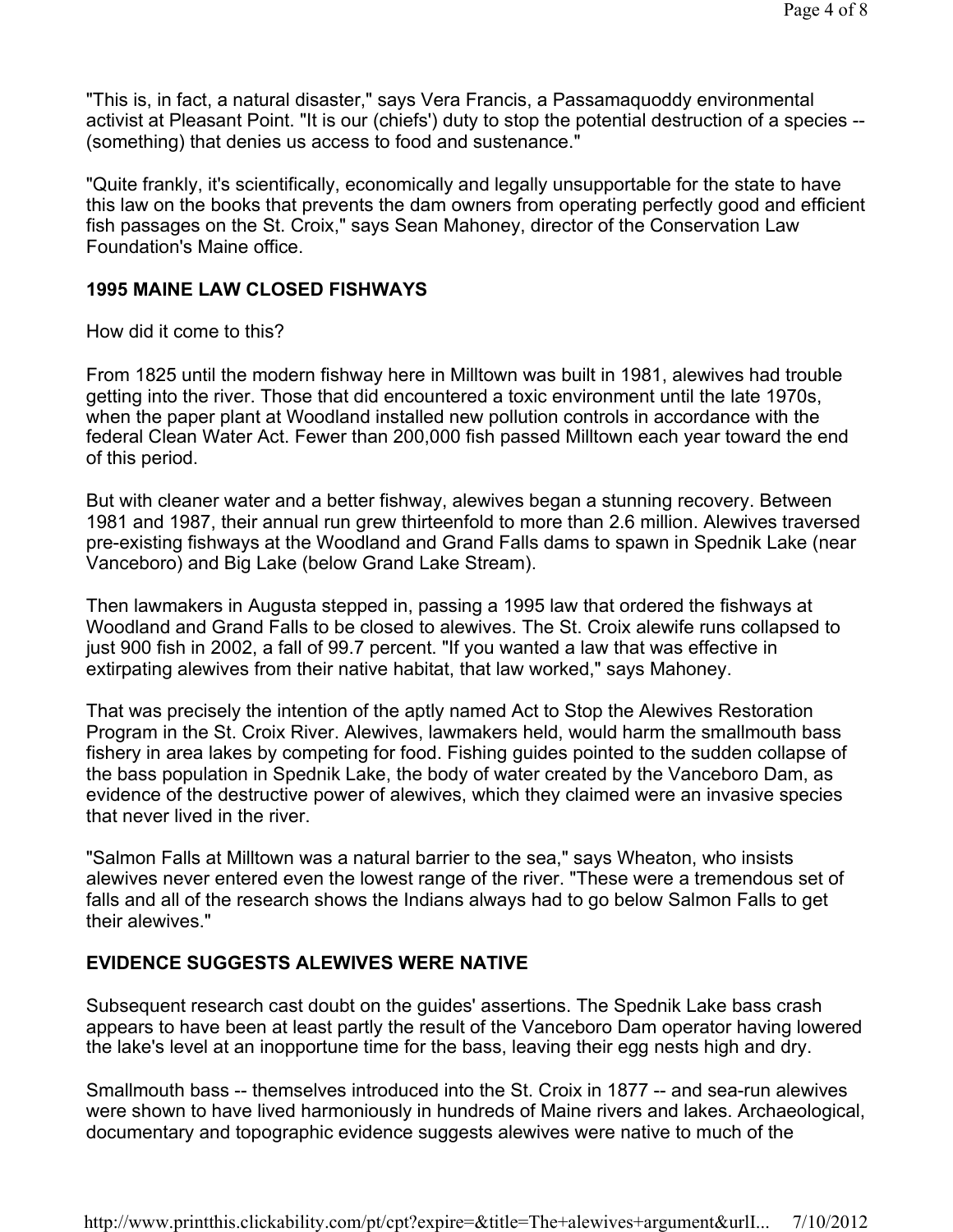watershed prior to the first, fish-impassable dams being built in 1825, a position endorsed by the government of Canada and the St. Croix board of the International Joint Commission. Early 19th-century alewife runs at Milltown were described by witnesses as coming in "such quantities that it was supposed they never could be destroyed," according to an official 1852 report by the New Brunswick government.

"The evidence we looked at said that we had alewives in the St. Croix beforehand and that other (river) systems have had high numbers of alewives and bass populations at the same time," says George Lapointe, who headed the Maine Department of Marine Resources from 1998 to 2010. "Alewives provide the Purina Chow for the ecosystem, providing food for smallmouth bass and big game fish and really for everything."

"Washington County is the poorest county in Maine, and if you restored the alewives you are talking about millions of dollars of income to small artisanal harvesters throughout the system," says Ted Ames of the Stonington-based Penobscot East Resource Center, a MacArthur Genius Grant winner who has researched the ecological impact of alewives in Maine. "It's like a Pandora's box, but one where all sorts of good things happen if you open it."

The alewives, Ames has predicted, would boost inland and marine fish populations (by being eaten by them), improve water quality on the lakes (by helping to consume the summer plankton blooms), improving life for guides and marine fishermen alike. "There are people who still think the world is flat, and you can't dissuade them of it," he says of the counterarguments. "The science doesn't even enter into it."

#### LEGISLATURE TAKES ANOTHER LOOK

As the evidence accumulated, the Legislature revisited the issue in 2008. Guides and municipal officials from northern Washington County opposed the idea of allowing the fish to travel farther upstream; the Canadian government, environmental groups, lobstermen and the chief of the Pleasant Point Passamaquoddies supported it. Scientific papers submitted to the committee also supported opening the fishways, although a Maine Department of Inland Fisheries and Wildlife biologist argued they should not be allowed over the Grand Lake Stream Dam on the west branch of the watershed for fear they would complicate management of local landlocked salmon and the smelt they prefer to eat.

With Gov. **John Baldacci** behind the plan, "we were all set to go," recalls the bill's sponsor, Sen. Dennis Damon, D-Trenton, then a state senator and co-chair of the committee. "Then suddenly, a half hour before the hearing, the (administration) changed their position."

Damon and other observers say one man managed to turn Baldacci against the alewives: Bill Nicholas, then chief of the Indian Township band of Passamaquoddy, whose reservation is located near Big Lake. In meetings with the governor and in forceful committee testimony, Nicholas argued the alewives had never been in the river and never should be, and left many listeners with the impression he spoke for the tribe as a whole.

His speeches were compelling, Damon says, and ultimately legislators took only a baby step, ordering the Woodland Dam opened, but keeping Grand Falls closed, a net gain to the alewives of just nine miles of riverbed.

"In military parlance, it's called a command performance," says Paul Bisulca, a West Point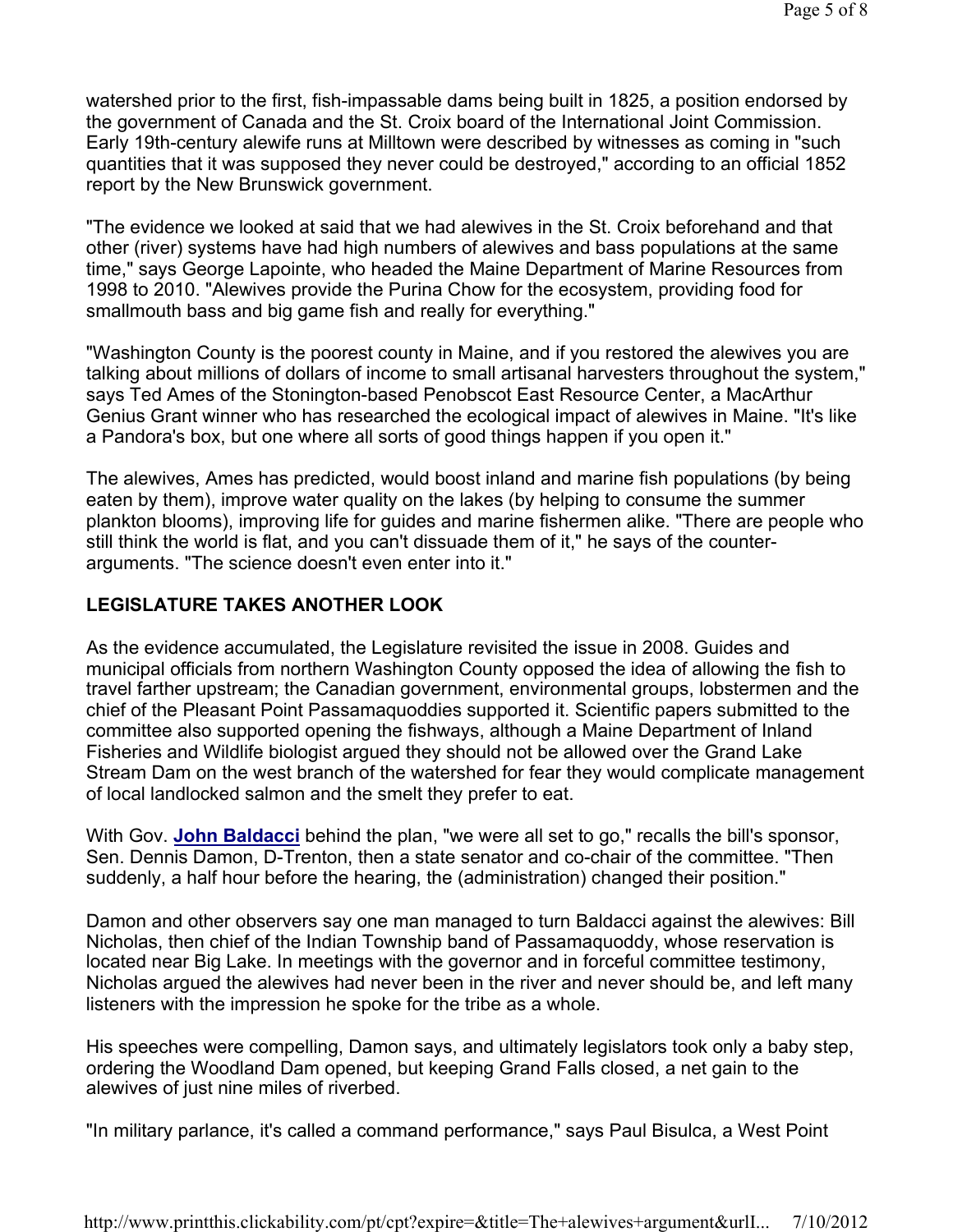graduate who at the time was chairman of the Maine Indian Tribal-State Commission, which represents all of Maine's tribes. "(Nicholas) went into that hearing and without any doubt represented the Passamaquoddy Tribe completely. How Billy was able to manipulate those people is beyond me, but there are some who can do it."

"We've had elders at Indian Township -- the freshwater part of the Passamaquoddy Tribes - who have testified in the past that there were not alewives in our waters until the fish ladders were put in," says Nicholas, who is no longer chief, but stands by his position. "Our elders were very, very knowledgeable, so I'm not going to go against that information that was provided to us by someone 100 years old."

"No one has been able to provide information that's credible that alewives made it above Grand Falls," he adds, calling them "the grandest, steepest falls in the river."

That final argument caught the interest of Ed Bassett, a member of the Pleasant Point band who now serves on the Passamaquoddy tribal council and had experience adjusting fishways for alewives. Over the past two years, he researched Nicholas' claims, the history of the river's alewives, and visited the Grand Falls dam site, where he found and walked the original riverbed where the falls were before 1905, when the dam was built and the river diverted.

"I know the kind of fish they are and the strength they have, and when I found the original channel that's when I realized something was wrong," says Bassett, who says the falls were deemed "grand" because of their length, not their height. "I remember thinking: this is wrong. This needs to be exposed."

#### TRIBAL OPINION SHIFTS ON ALEWIVES

The result was an hour-and-a-half-long video detailing the case for alewives being a native species, and accusing Nicholas of misleading the tribe and state. The video -- targeted at fellow tribe members -- has apparently shifted tribal public opinion in favor of the fish. "People have been afraid to talk, afraid that if you speak your mind there will be consequences, and that's even greater if you speak to the power structure," says Bassett, who hopes the video is helping undo that dynamic.

"Nicholas owes the entire tribe an apology," says Francis, the Passamaquoddy environmental activist. who says many tribal elders attested to the presence of alewives in the river. (The competing accounts are over oral history, not eyewitness testimony, as the dams blocked alewives from entering the river after 1825, nearly a century before the birth of the oldest living elders.)

Nicholas stands by his account. "They must be pretty desperate to be putting out a video to defame me when I have no power or authority to do anything," says the former chief. "You're talking about a very invasive species that could kill the fishery in our area."

The guides also remain adamant, and are unconvinced that big runs of fish won't harm the bass and landlocked salmon on which their rural region depends. "If the alewives come upstream and devastate the fisheries, your camp will only be worth half as much," says Wheaton. "My life is almost over -- I'm 67 or 68 -- but all those young families, I hate to think of it."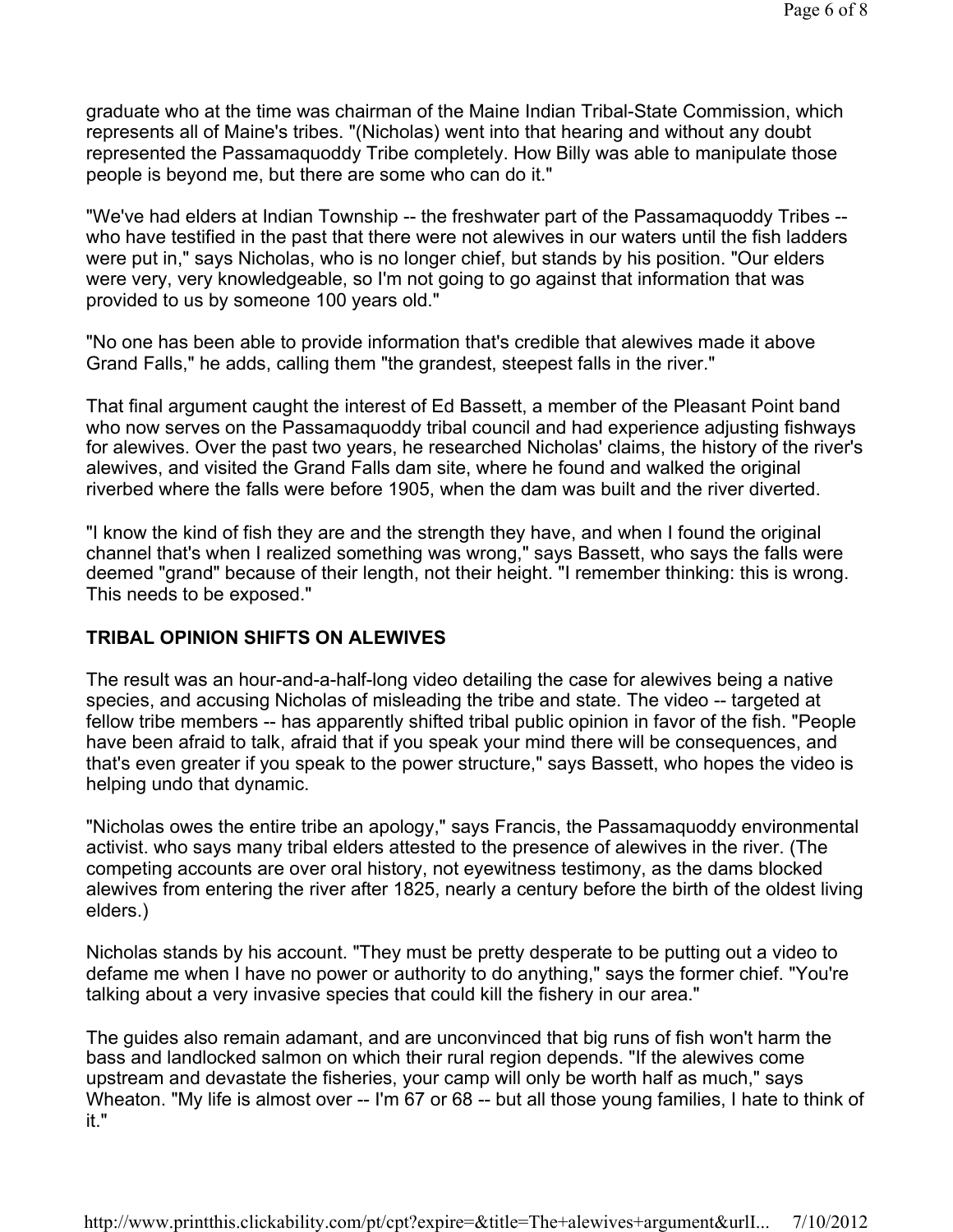"Even by Washington County standards there is almost no economy up there -- sports camps are all there is," says Senate President Kevin Raye, R-Perry, who represents the region and opposes opening the fishways. (The sprawling county has just 32,000 residents.) "If this proceeds, I hope and pray that those who are so confident are right, because if there is a mistake made it will be absolutely devastating for (the northern part of the county) to recover from it."

There is a third option, though few on either side speak of it, says Joan Garner Trial, a member of the regional IJC board. Since 2008, the IJC has overseen the creation of a compromise solution, an "adaptive management plan" that would let the alewives into more of the watershed, while carefully monitoring their effects on the ecosystem and taking necessary steps to restrict their numbers if problems arise.

The plan -- currently spurned by both sides -- would allow the spawning alewives into the middle of the watershed, but prevent them from passing the next set of dams at Vanceboro (on the main river) and Grand Lake Stream (on the western branch). Biologists would carefully monitor the situation, stepping in to close fishways if alewives appeared to cause trouble at certain densities.

"The big question that keeps coming up as far as the (sea-run) alewives is whether they will have a positive or negative impact on inland fish populations," says Gregory Burr, regional biologist with the local office of Maine Inland Fisheries and Wildlife in Jonesboro. "Truth is, we don't know and there needs to be more studies on that."

The adaptive management plan would do just that, he says, and has a model for protecting smallmouth bass in the main river and Big Lake if problems present themselves. "It really spells everything out."

Whether the plan gets adopted remains to be seen, but legal and legislative action on the issue seems certain.

"The situation will come to an end soon," Chief Cleaves predicts, "and it will come to an end in favor of the alewives."

Staff Writer Colin Woodard can be contacted at 791-6317 or at:

cwoodard@mainetoday.com

 $\lhd$ 

Were you interviewed for this story? If so, please fill out our **accuracy form** 

Send Question/Comment to the Publisher